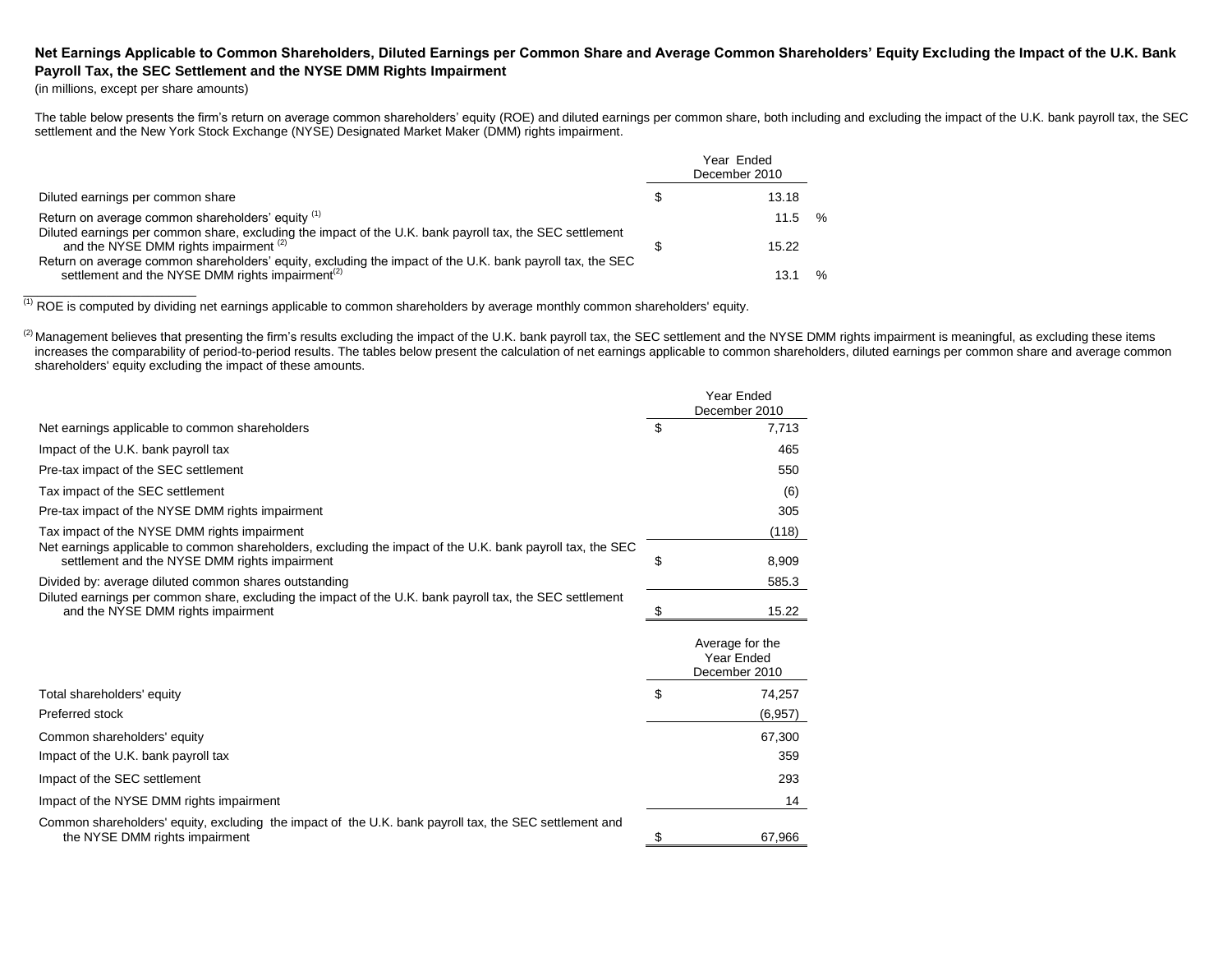## **Ratio of Compensation and Benefits to Net Revenues Excluding the Impact of the U.K. Bank Payroll Tax**

(\$ in millions)

Management believes that presenting the firm's ratio of compensation and benefits to net revenues excluding the impact of the U.K. bank payroll tax is meaningful, as excluding this item increases the comparability of period-to-period results.

|                                                                                                                     | Year Ended<br>December 2010 |   |
|---------------------------------------------------------------------------------------------------------------------|-----------------------------|---|
| Compensation and benefits (which excludes the impact of the \$465 million U.K. bank payroll tax)                    | 15.376                      |   |
| Ratio of compensation and benefits to net revenues                                                                  | 39.3                        | % |
| Compensation and benefits, including the impact of the \$465 million U.K. bank payroll tax                          | 15.841                      |   |
| Ratio of compensation and benefits to net revenues, including the impact of the \$465 million U.K. bank payroll tax | 40.5                        | % |

## **Effective Income Tax Rate Excluding the Impact of the U.K. Bank Payroll Tax and the SEC Settlement**

(\$ in millions)

Management believes that presenting the firm's effective income tax rate excluding the impact of the U.K. bank payroll tax and the SEC settlement, substantially all of which is non-deductible, is meaningful, as excluding these items increases the comparability of period-to-period results. The table below presents the calculation of the effective income tax rate excluding the impact of these amounts.

|                                     | Year Ended December 2010 |        |    |                        |                              |  |  |  |  |
|-------------------------------------|--------------------------|--------|----|------------------------|------------------------------|--|--|--|--|
|                                     | Pre-tax<br>earnings      |        |    | Provision<br>for taxes | Effective income<br>tax rate |  |  |  |  |
| As reported                         |                          | 12,892 | J. | 4,538                  | 35.2%                        |  |  |  |  |
| Add back:                           |                          |        |    |                        |                              |  |  |  |  |
| Impact of the U.K. bank payroll tax |                          | 465    |    | . .                    |                              |  |  |  |  |
| Impact of the SEC settlement        |                          | 550    |    |                        |                              |  |  |  |  |
| As adjusted                         |                          | 13,907 |    | 4,544                  | 32.7%                        |  |  |  |  |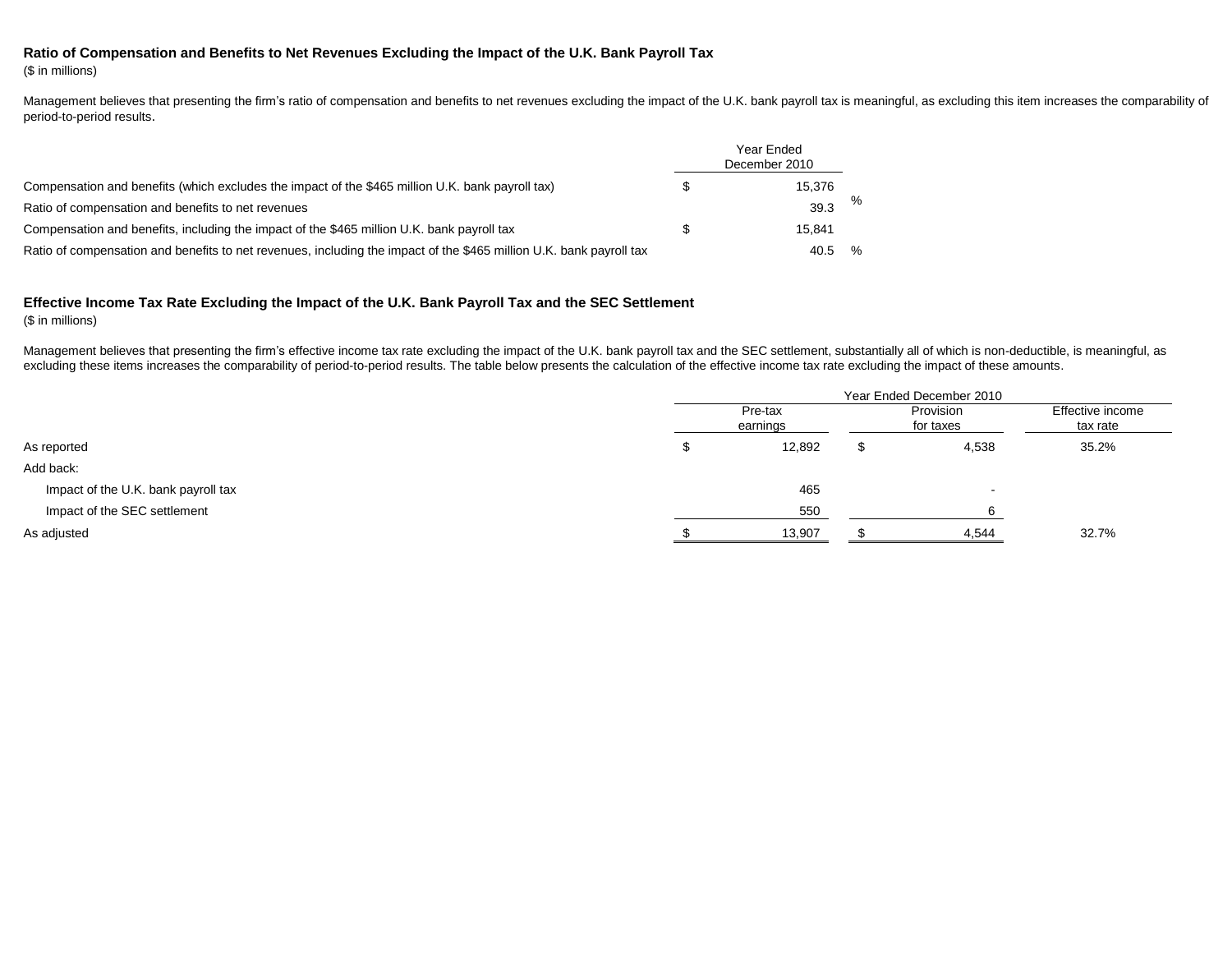## **Adjusted Assets, Adjusted Leverage Ratio, Tangible Book Value Per Common Share and Tier 1 Common Ratio**

(\$ in millions, except per share amounts)

\_\_\_\_\_\_\_\_\_\_\_\_\_\_\_\_\_\_\_\_\_\_

The table below presents information on the firm's assets, shareholders' equity, leverage ratios, book value per common share and Tier 1 common ratio:

|                                              |                  |              |                   |              |              | As of                     |               |              |                  |              |                  |              |
|----------------------------------------------|------------------|--------------|-------------------|--------------|--------------|---------------------------|---------------|--------------|------------------|--------------|------------------|--------------|
|                                              | December<br>2010 |              | September<br>2010 |              | June<br>2010 |                           | March<br>2010 |              | December<br>2009 |              | November<br>2008 |              |
| <b>Total assets</b>                          | \$<br>911,332    | \$           | 908,679           | \$           | 883,188      | \$                        | 880,528       |              | \$<br>848,942    | \$           | 884,547          |              |
| Adjusted assets <sup>(1)</sup>               | 588,927          |              | 585,760           |              | 557,011      |                           | 554,486       |              | 551,071          |              | 533,344          |              |
| Total shareholders' equity                   | 77,356           |              | 75,657            |              | 73,819       |                           | 72,944        |              | 70,714           |              | 64,369           |              |
| Leverage ratio <sup>(2)</sup>                | 11.8 $x$         |              | 12.0              | $\mathbf{x}$ | 12.0         | $\mathsf{x}$              | 12.1          | $\mathsf{x}$ | 12.0             | $\mathsf{x}$ | $13.7 \times$    |              |
| Adjusted leverage ratio <sup>(3)</sup>       | 7.6              | $\mathsf{x}$ | 7.7               | $\mathsf{x}$ | 7.5          | $\boldsymbol{\mathsf{x}}$ | 7.6           | $\mathsf{x}$ | 7.8              | $\mathsf{x}$ | 8.3              | $\mathbf{x}$ |
| Common shareholders' equity                  | \$<br>70,399     | \$           | 68,700            | \$           | 66,862       | \$                        | 65,987        |              | \$<br>63,757     | \$           | 47,898           |              |
| Tangible common shareholders' equity (4)     | 64,877           |              | 62,834            |              | 60,968       |                           | 60,004        |              | 58,837           |              | 42,846           |              |
| Book value per common share                  | \$<br>128.72     | \$           | 127.08            | \$           | 123.73       | \$                        | 122.52        |              | \$<br>117.48     | \$           | 98.68            |              |
| Tangible book value per common share (4) (5) | 118.63           |              | 116.23            |              | 112.82       |                           | 111.41        |              | 108.42           |              | 88.27            |              |
| Risk-weighted assets (RWAs) <sup>(6)</sup>   | \$<br>444,290    | \$.          | 443,792           | \$           | 451,247      | \$                        | 455,790       |              | \$<br>431,890    | \$           | N.A.             |              |
| Tier 1 common ratio <sup>(7)</sup>           | 13.3             | %            | 13.0              | %            | 12.5         | %                         | 12.4          | %            | 12.2             | %            | N.A.             |              |

(1) Adjusted assets equals total assets less (i) low-risk collateralized assets generally associated with the firm's secured client financing transactions and federal funds sold and (ii) cash and securities segregated for regulatory and other purposes. The table below presents the reconciliation of total assets to adjusted assets.

|                 |                                                                           | As of |                  |    |                   |    |              |   |               |    |                  |    |                  |
|-----------------|---------------------------------------------------------------------------|-------|------------------|----|-------------------|----|--------------|---|---------------|----|------------------|----|------------------|
|                 |                                                                           |       | December<br>2010 |    | September<br>2010 |    | June<br>2010 |   | March<br>2010 |    | December<br>2009 |    | November<br>2008 |
| Total assets    |                                                                           | \$.   | 911,332          | \$ | 908,679           | \$ | 883,188      | S | 880,528       | \$ | 848,942          | \$ | 884,547          |
| Deduct:         | Securities borrowed                                                       |       | (166, 306)       |    | (184,068)         |    | (190, 079)   |   | (202, 841)    |    | (189, 939)       |    | (180, 795)       |
|                 | Securities purchased under agreements<br>to resell and federal funds sold |       | (188, 355)       |    | (178, 109)        |    | (169, 280)   |   | (166, 368)    |    | (144, 279)       |    | (122, 021)       |
| Add:            | Financial instruments sold, but not yet<br>purchased, at fair value       |       | 140,717          |    | 155,217           |    | 147,170      |   | 140,081       |    | 129,019          |    | 175,972          |
|                 | Less derivative liabilities                                               |       | (54, 730)        |    | (63, 767)         |    | (57, 574)    |   | (53, 861)     |    | (56,009)         |    | (117, 695)       |
|                 | Subtotal                                                                  |       | 85,987           |    | 91,450            |    | 89,596       |   | 86,220        |    | 73,010           |    | 58,277           |
| Deduct:         | Cash and securities segregated for<br>regulatory and other purposes       |       | (53, 731)        |    | (52, 192)         |    | (56, 414)    |   | (43,053)      |    | (36, 663)        |    | (106, 664)       |
| Adjusted assets |                                                                           |       | 588,927          |    | 585,760           | \$ | 557,011      |   | 554,486       | \$ | 551,071          |    | 533,344          |